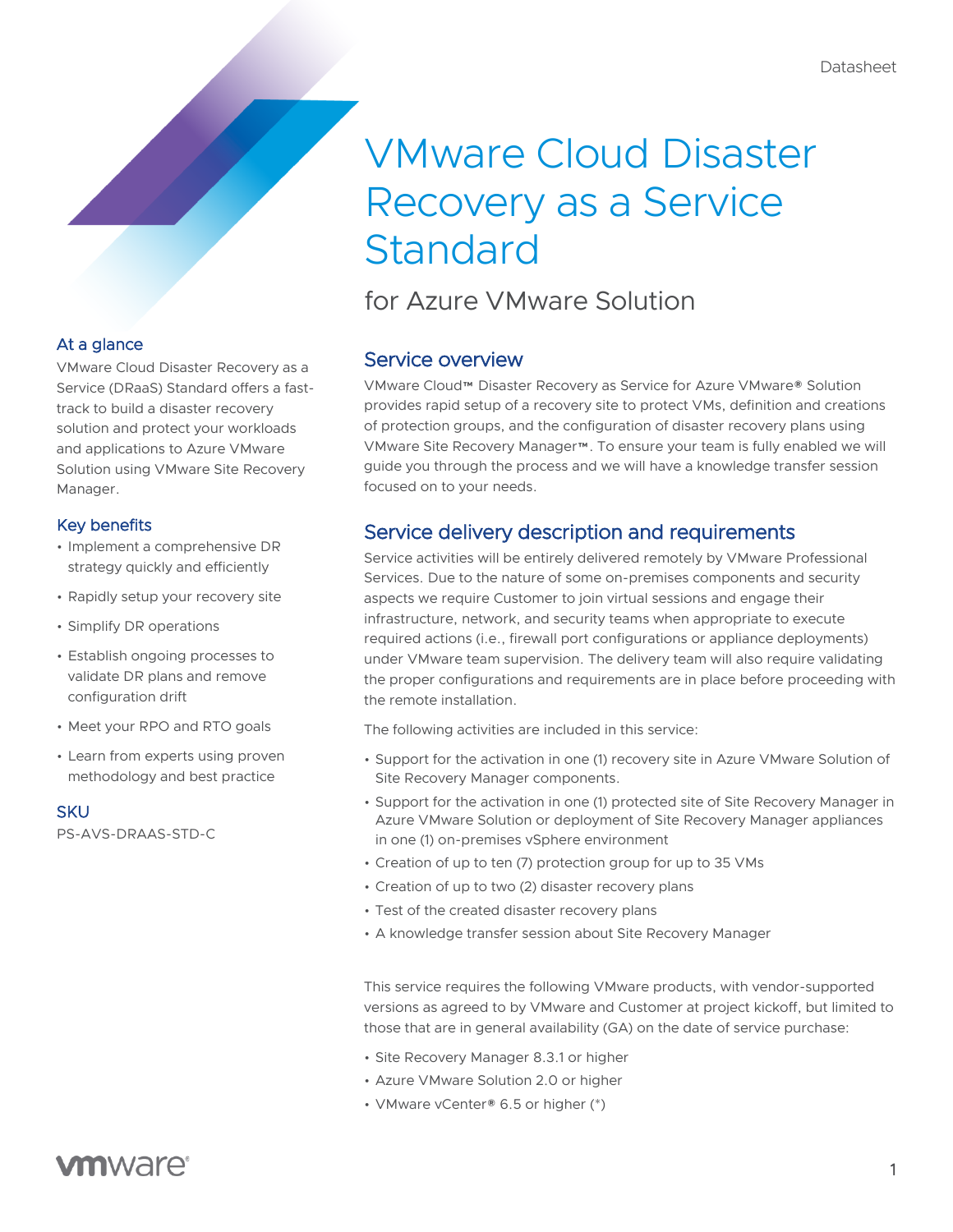(\*) Note 1: Please check the VMware products requirements and interoperability matrix links in the Appendix.

## Project scope

This service contributes to the development of the following capabilities:

- Replicate and protect workloads into Azure VMware Solution
- Recover from data center outages

A specific set of scope parameters are defined in the following tables:

| <b>VMware Site Recovery Manager</b>                                         |                                   |                                                                                                                                                                                              |  |
|-----------------------------------------------------------------------------|-----------------------------------|----------------------------------------------------------------------------------------------------------------------------------------------------------------------------------------------|--|
| Specification                                                               | Parameters                        | Description                                                                                                                                                                                  |  |
| <b>Site Recovery</b><br>Manager for<br>Azure VMware<br>Solution             | Up to one $(1)$<br>Recovery site  | Site Recovery Manager to be<br>activated and configured as the<br>recovery Azure VMware Solution                                                                                             |  |
| Site Recovery<br>Manager on-<br>premises or Azure<br><b>VMware Solution</b> | Up to one $(1)$<br>Protected site | Azure VMware Solution or on-<br>premises components: one (1)<br>VMware vSphere® replication<br>appliance and one (1) Site Recovery<br>Manager appliance deployed in<br>Customer environment. |  |
| Protection groups                                                           | Up to seven (7)                   | Site Recovery Manager Server<br>protection group(s) configured.                                                                                                                              |  |
| Recovery plans                                                              | Up to two $(2)$                   | Site Recovery Manager Server<br>Recovery plan(s) configured.                                                                                                                                 |  |
| Recovery Plan<br>testing and<br>cleanup                                     | Up to two $(2)$                   | Test and cleanup for a recovery plan<br>consisting of no more than five (5)<br>VMs and no larger than 40GB each.                                                                             |  |

| <b>Protected workloads</b>          |                        |                                                     |  |
|-------------------------------------|------------------------|-----------------------------------------------------|--|
| <b>SPECIFICATION</b>                | <b>PARAMETERS</b>      | <b>DESCRIPTION</b>                                  |  |
| Protection groups                   | Up to seven (7)        | Protection groups to be<br>designed and configured. |  |
| Virtual Machines<br>(VMs) protected | Up to thirty-five (35) | VMs to be protected.                                |  |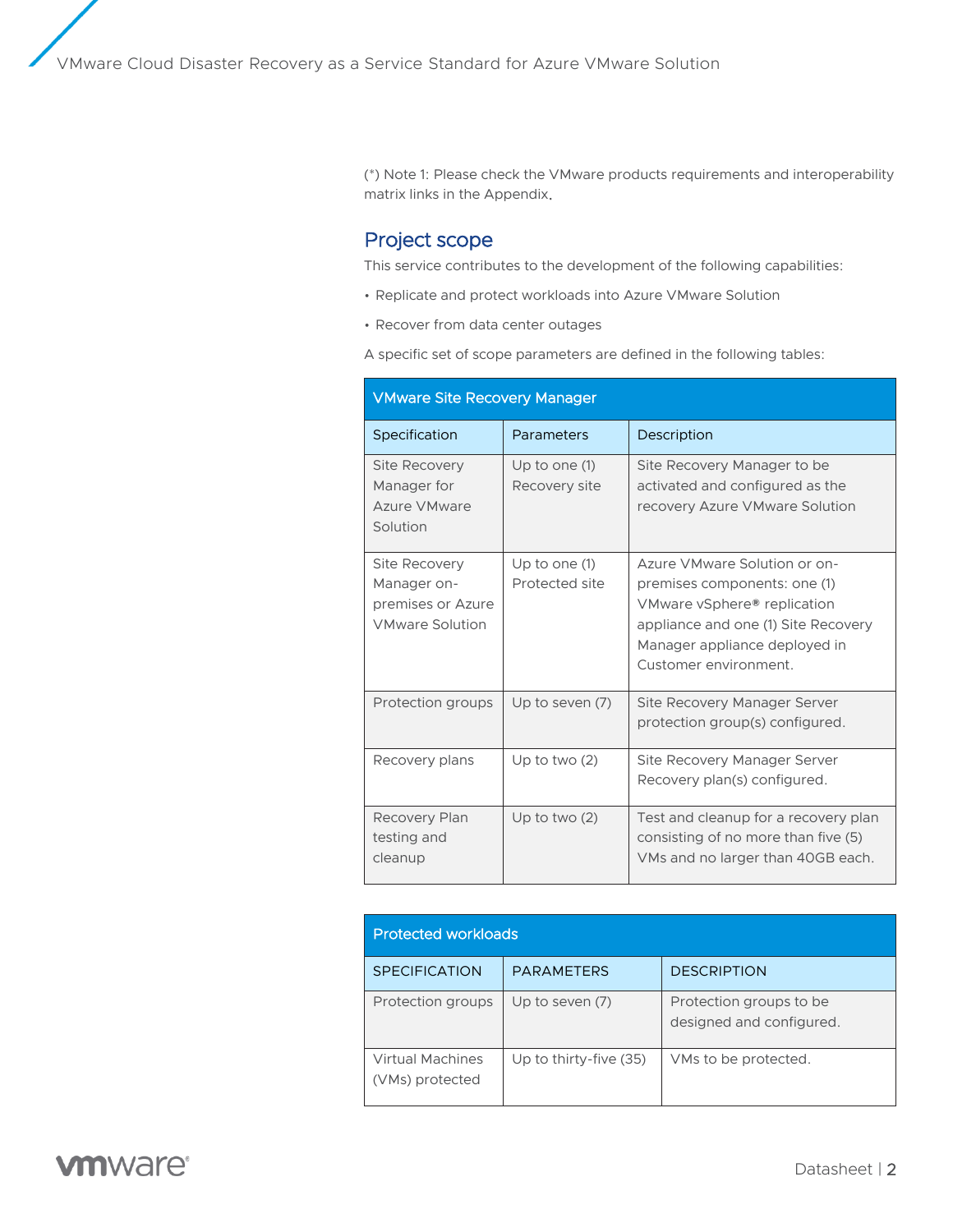## Out of scope

The following are out of scope items for this service divided by section.

#### General

- Installation and configuration of custom or third-party applications and operating systems on deployed virtual machines
- Operating system administration including the operating system itself or any operating system features or components
- Management of change to virtual machines, operating systems, custom or third-party applications, databases, and administration of general network changes within Customer control
- Remediation work associated with any problems resulting from the content, completeness, accuracy, and consistency of any data, materials, or information supplied by Customer
- Installation or configuration of VMware products not included in the scope of this document
- Installation and configuration of third-party software or other technical services that are not applicable to VMware components
- Installation and configuration of Customer-signed certificates
- Customer solution training other than the defined knowledge transfer session

#### Azure VMware Solution

- Creation of the VMware software-defined data center (SDDC) in Azure VMware Solution
- Creation and configuration of SDDC(s) and Clusters
- VPNs and network connectivity configurations
- Creation of user roles and groups
- Creation of local accounts
- Configuration of LDAP/Active Directory sources
- Creation of Networking segments, VPNs, and additional firewall rules not defined by the specific service scope
- Design or configuration of interconnectivity between different SDDCs or other native cloud services

#### Site Recovery Manager

- Configuration of On-premises networking and firewall
- Protection of VMs created by vSphere vApp(s)
- Protection of Fault Tolerant VMs
- Protection of VMs with Shared disks
- Replication using Array-based, VVOLs, and storage policy Protection Groups

# **vm**ware<sup>®</sup>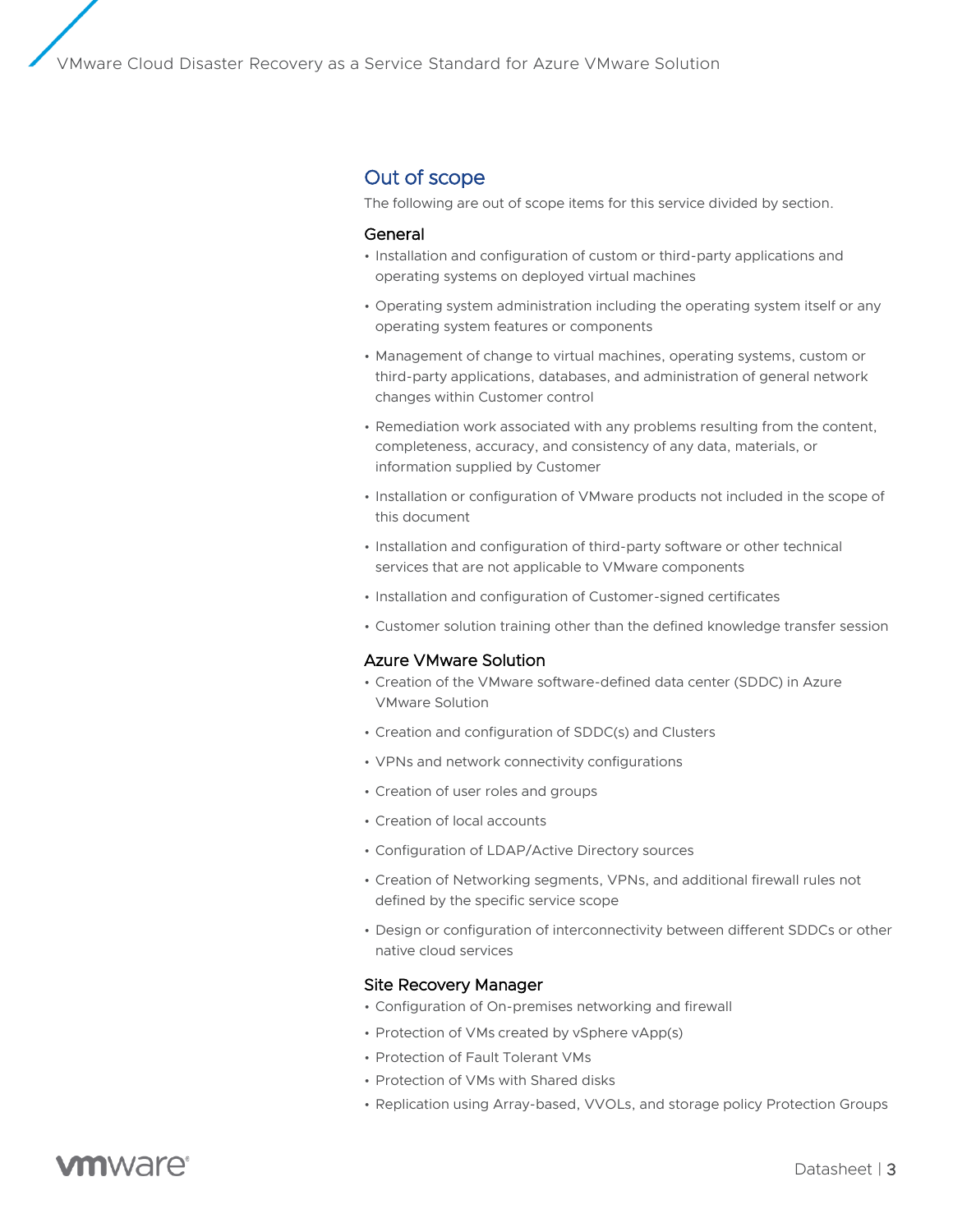## Estimated schedule

VMware estimates that the duration of this project will not exceed 3 weeks. VMware will operate according to a schedule agreed to by both parties. Typically, services are performed during normal business hours and workdays (weekdays and non-holidays).

## Project activities

#### Phase 1: Initiate

VMware hosts a project initiation call with key Customer and VMware stakeholders.

Topics to be discussed include:

- Project business drivers, scope, and objectives
- Project deadlines, timelines, scheduling, and logistics
- Identification of key Customer team members who VMware will work with to accomplish the tasks defined in this data sheet
- Technology prerequisites necessary for a successful project, including review of the Service Checklist for the VMware solution
- Confirmation of team members and contact details will be exchanged to schedule the project kickoff meeting

Deliverables include:

• Initial pre-engagement call

#### Phase 2: Plan

VMware leads a project kickoff meeting with Customer to assess prerequisite completion readiness, review the VMware standard architecture, and confirm project milestone dates.

#### The objectives of the meeting are as follows:

- Introducing the VMware team, roles, and responsibilities
- Describing the project goals, phases, and key dates
- Explaining the expected project results and deliverables
- Agreeing on communication and reporting process
- Validating the project expectations and clarifying roles and responsibilities

After Customer and VMware agree on project expectations, the VMware Project Manager and the Customer Project Manager work together on the detailed project plan.

#### Deliverables include:

- Project kickoff meeting minutes
- Site Recovery Manager presentation
- Collected list of VMs to be protected

# **vm**ware<sup>®</sup>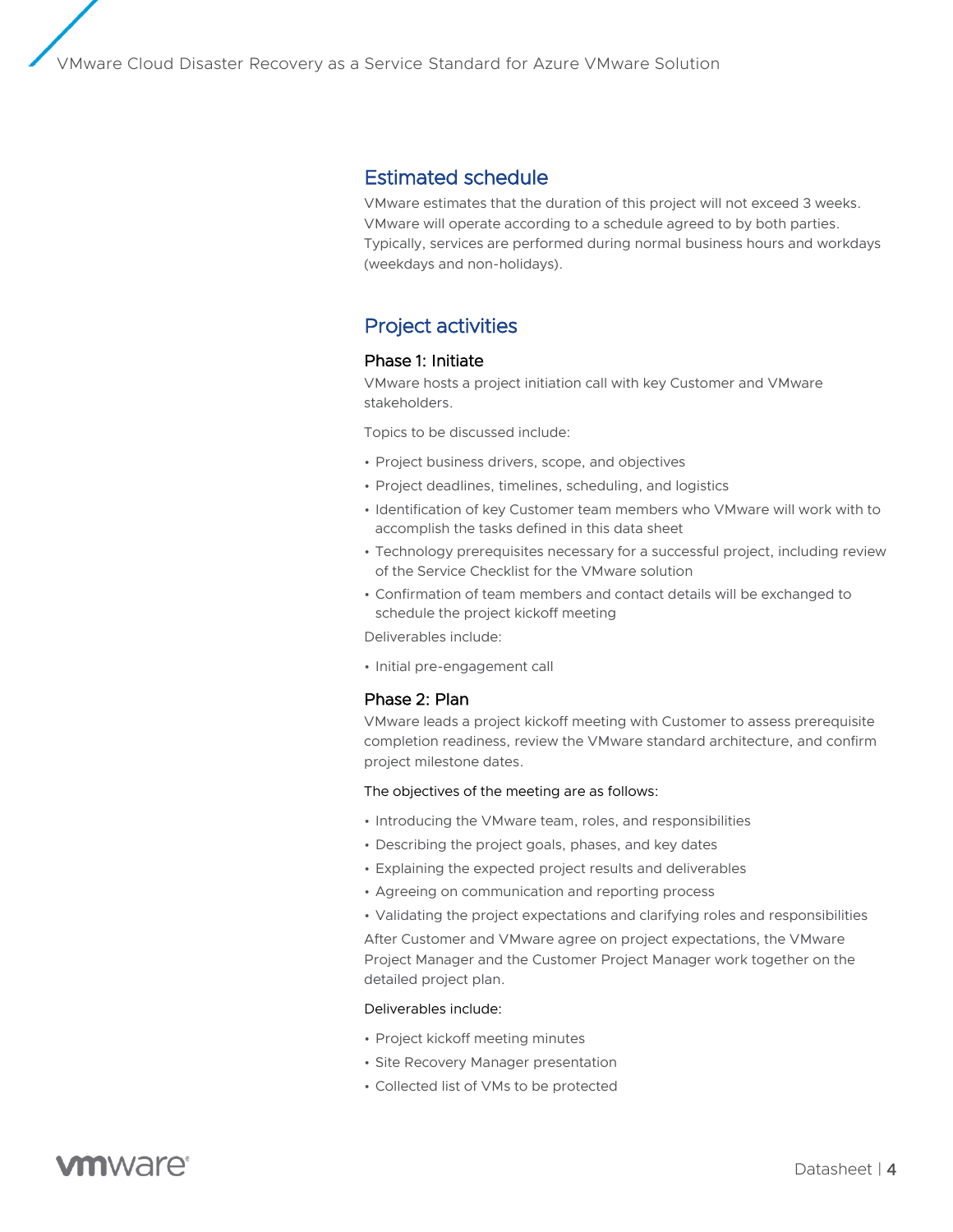#### Phase 3: Execute

The key activities for this phase are organized into Deploy and Knowledge Transfer subphases.

In the Deploy subphase VMware deploys, documents, and validates the technology components according to the specifics. VMware does the following:

- Installs and configures the VMware technologies according to the specifications
- Finalizes the Configuration Workbook
- Review and validation of the VMs to be protected
- Creation of Protection group(s)
- Creation of recovery plan(s) for Site Recovery Manager
- testing activities for the recovery plan(s)

Deliverables include:

- Solution specification workbook
- Solution verification workbook
- Knowledge Transfer workshops up to two (4) Hrs

#### Phase 4: Close

VMware conducts a closure meeting of up to two (2) hours with the Customer covering project status, reviewing completions, next steps and how to engage with VMware support going forward.

# **vm**ware<sup>®</sup>